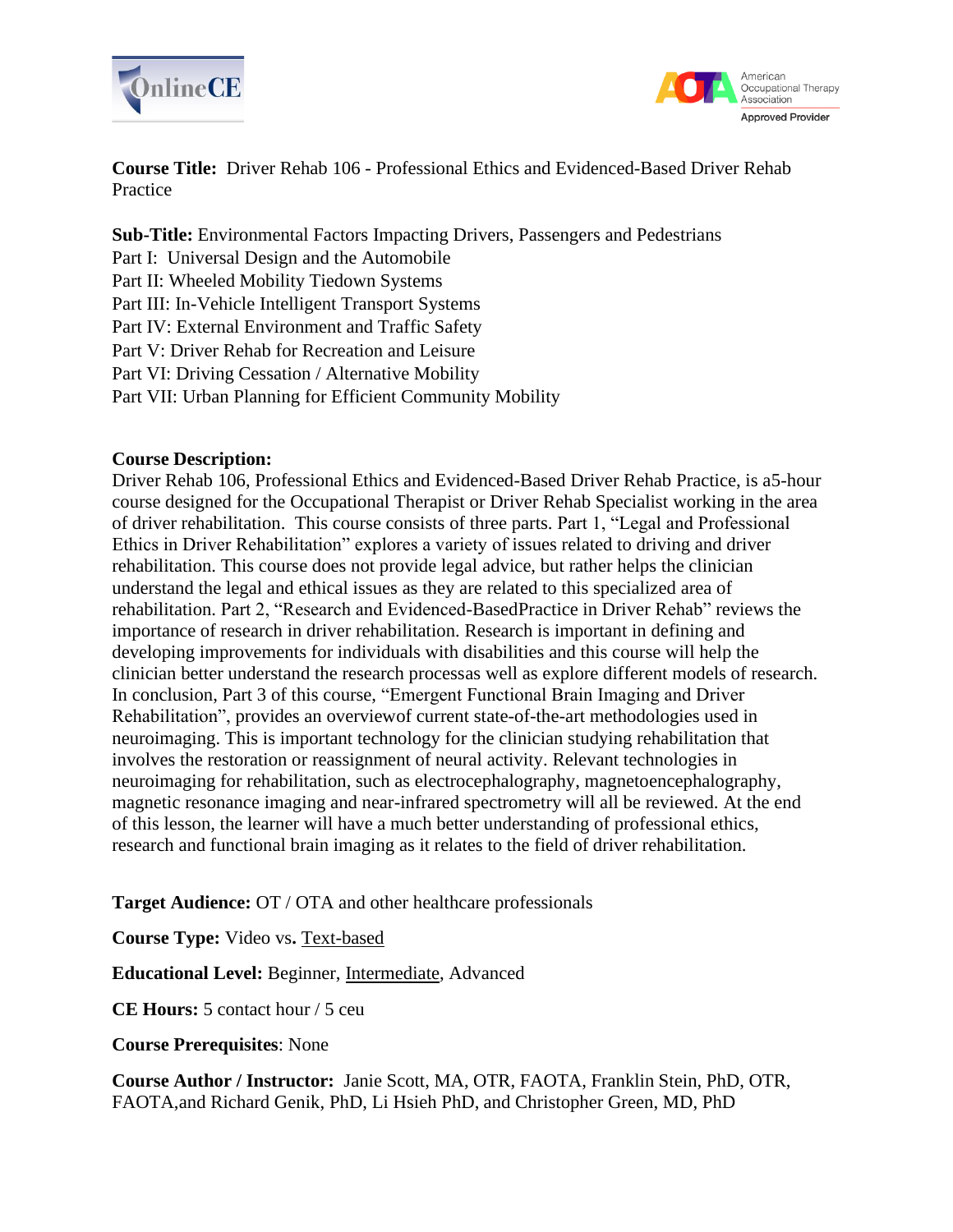# / Watson, PhD, OTR/ L

#### **Learning Objectives:**

Part One:

- Be familiar and discuss legal and professional ethics related to driver rehab
- Identify states that have different license renewal regulations based on age
- Understand state requirements for physicians and health care professionals in reporting and treating someone with a specific medical condition
- Understand the consequences for not reporting someone
- Understand what ethical issues and dilemmas driver rehabilitation specialists face

Part Two:

- Understand the importance of research in driver rehabilitation
- Understand the steps in the research process.
- Understand the differences between and uses of quantitative and qualitative research
- Define and differentiate various research models

Part Three:

- Become familiar with current state-of-the-art technology in neuroimaging
- Outline and understand the various imaging modalities and how they work
- Describe application of imaging techniques in evaluation of driving performancefor clients with brain injuries
- Recognize the importance in developing a new perspective for driver rehab in convergence between advanced technology and rehab approaches

# **Agenda:**

# **Hour 1-2:**

Demographics Current Laws Legal Issues A Closer Look at Legal and Ethical IssuesState Regulatory Agencies Evidenced-Based Practice Maintaining Professional CompetenceMedications and Driving Ethics and the Clinical EvaluationCase Study #1 - #3 Department of Transportation, Professional Organizations and Key Employers of DRS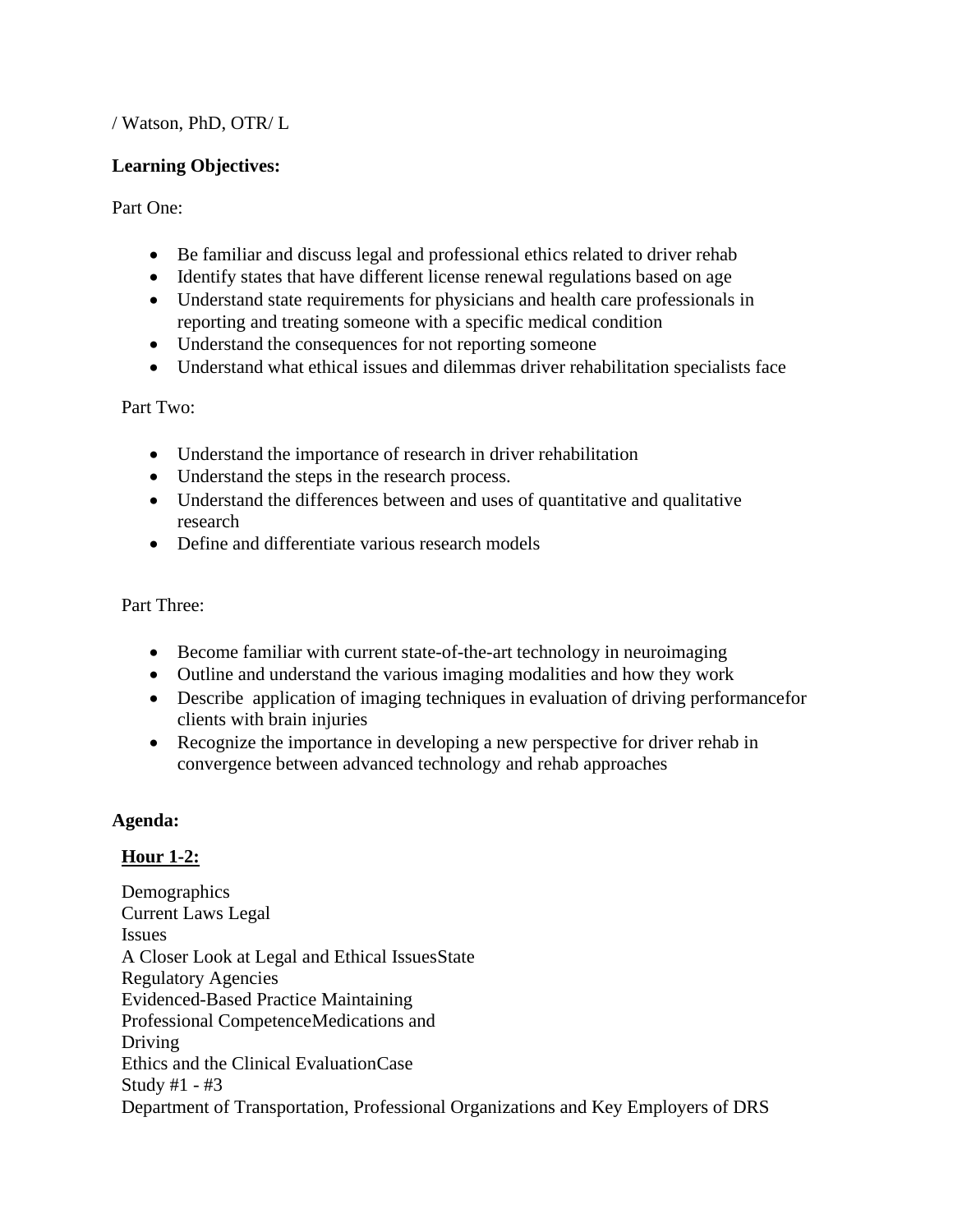Summary

#### **Hour 3:**

People with Disabilities and Driving Definition of Research and its Application to Driver RehabSteps in the Research Process Quantitative and Qualitative Research Models Summary

# **Hour 4-5:**

Next Generation Imaging in Driver Rehabilitation Relevant Technologies in Neuroimaging for Rehabilitation Electroencephalography Magnetoencephalography Functional Magnetic Resonance Imaging BOLD imaging Susceptibility Weighted Imaging Diffusion Weighted Imaging Diffusion Tensor Imaging Near infrared Spectroscopy New Technologies in Driving Studies: Use of a Simulated Driving EnvironmentThe Role of Rehabilitation Case Study: MEG Neuroimaging Study on Driving Performance for Normal Adults Detailed Clinical Research Example Summary

# **Course Completion Requirements:**

A passing score of 100% is required for course completion. You will have as many attempts as needed until your passing score of 100% is achieved. Upon successful completion of course and completing a satisfaction survey, you will receive your certificate of completion.

#### **Additional Course Information**

**Course Registration:** Register for Free at [www.OnlineCE.com.](http://www.onlinece.com/) Once registered, you can begin to purchase courses. Contact [info@onlinece.com](mailto:info@onlinece.com) for special needs requests and assistance.

**Refund Policy:** There will be no refunds for courses taken at OnlineCE.com or monies deposited into My CE Bank. Any money on account will be used for taking future courses. If you start a course in error, or if you are dissatisfied with a course, please contact us in the first part of the course and we will void the course and you can select a replacement course.

**Cancellation Policy:** Only available courses are offered online and on-demand and available for purchase. No registration fees are collected for courses that are not provided on-demand. Due to the online and on demand format, courses are not cancelled.